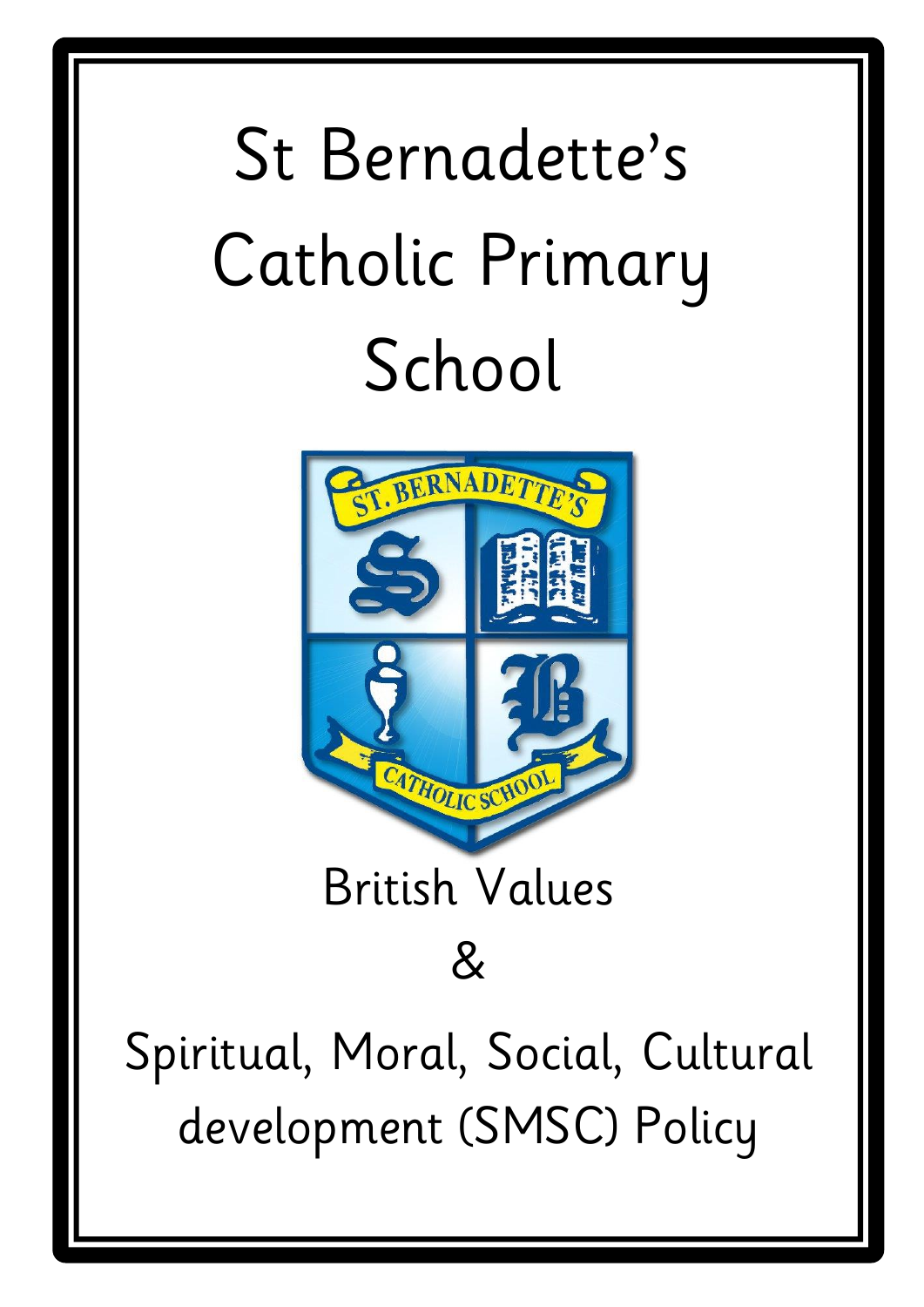At St. Bernadette's Catholic School you will find us caring, hardworking and co-operative.

We follow the ways of Jesus using our talents and gifts to make our school special.

We show respect to all and welcome you

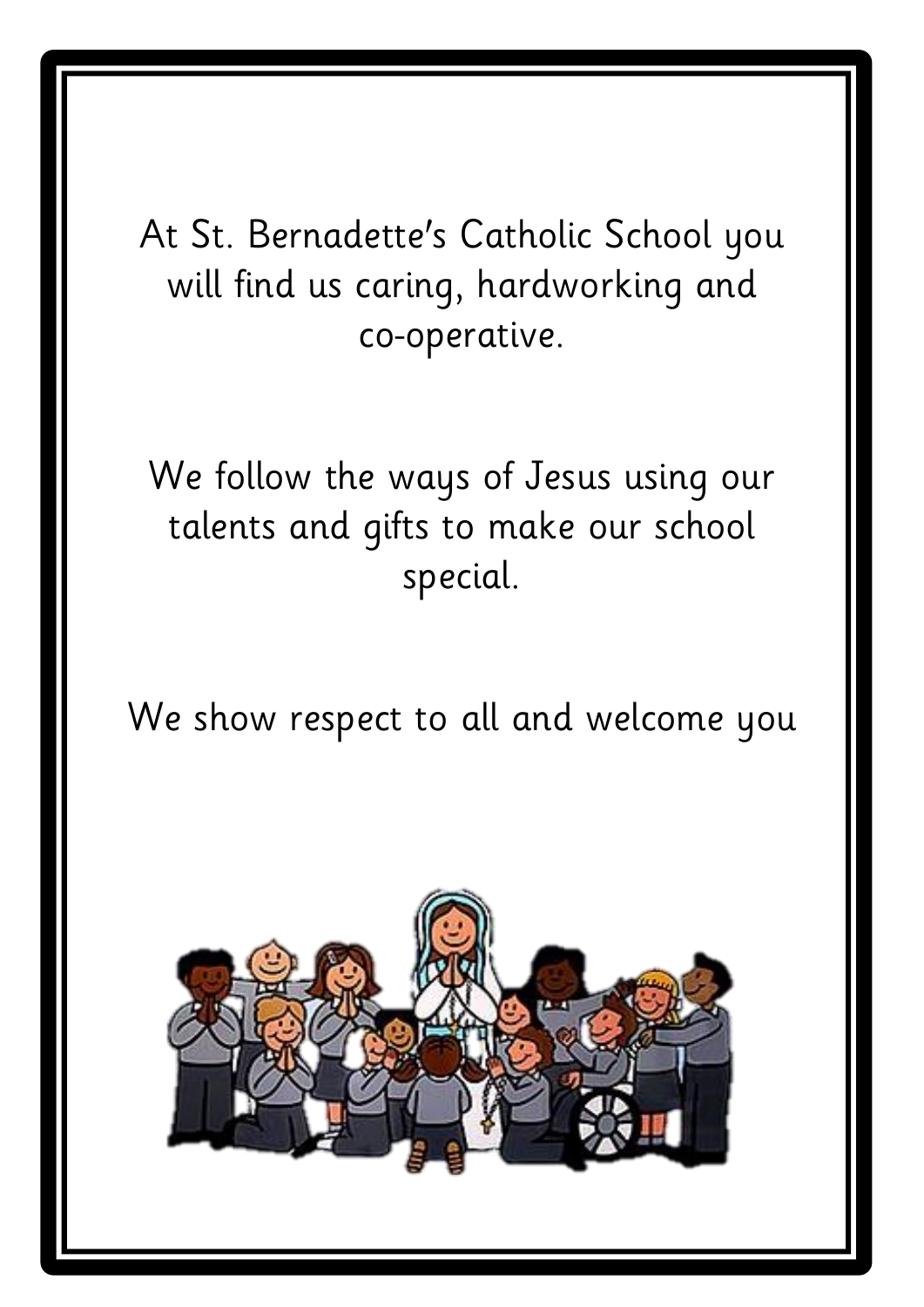#### Section 78 of the Education Act (2002)

Under the Education Act, all schools have an obligation to:

- promote the spiritual, moral, cultural, mental and physical development of pupils at the school and of society, and
- prepare pupils at the school for the opportunities, responsibilities and experiences of later life

During June 2014, the Secretary of State for Education advised that all schools must actively promote British Values from September 2014.

Prevent Strategy (2011) outlined the definition of British Values originally set by the Government.

These British Values have been defined as:

- Democracy
- The rule of law
- Individual liberty
- Mutual respect
- Tolerance of those with different faiths and beliefs

At St Bernadette's we are committed to actively promoting British values and this forms part of our wider work in school with children in relation to their Spiritual, Moral, Social and Cultural education (SMSC). At the heart of these values lie good relationships in which teachers and students work together towards common goals. We actively seek to embed these values into our school life and into our curriculum. These values are an integral part of our school vision and our aim is to ensure that our pupils, staff, governors and our wider community benefit from this positive sense of belonging.

Our Curriculum sets out to promote SMSC and British values. We know that through our teachings, we can help one another to develop a diverse and respectful approach to everyday life.

What we do at St Bernadette's to achieve SMSC and British Values:

#### **Spiritual Education**

As a Catholic school, we work very hard to maintain our faith through are relationship with Holy Family Church. We ensure that our children take part in church visits to celebrate Mass, Holy Communion, Holy Sacraments, carol services and pinnacle holy celebrations throughout the church's calendar. We also offer time for the children to reflect on their faith and to celebrate the coming together of pupils and staff as one family. Our taught Religious Education equips children with a sense of belonging and an attitude to respect and love one another, regardless of faith and belief. Children feel a sense of achievement through our behaviour schemes. Our star of the week, stationery stickers and behaviour programmes ensure that all children are valued no matter where they come from.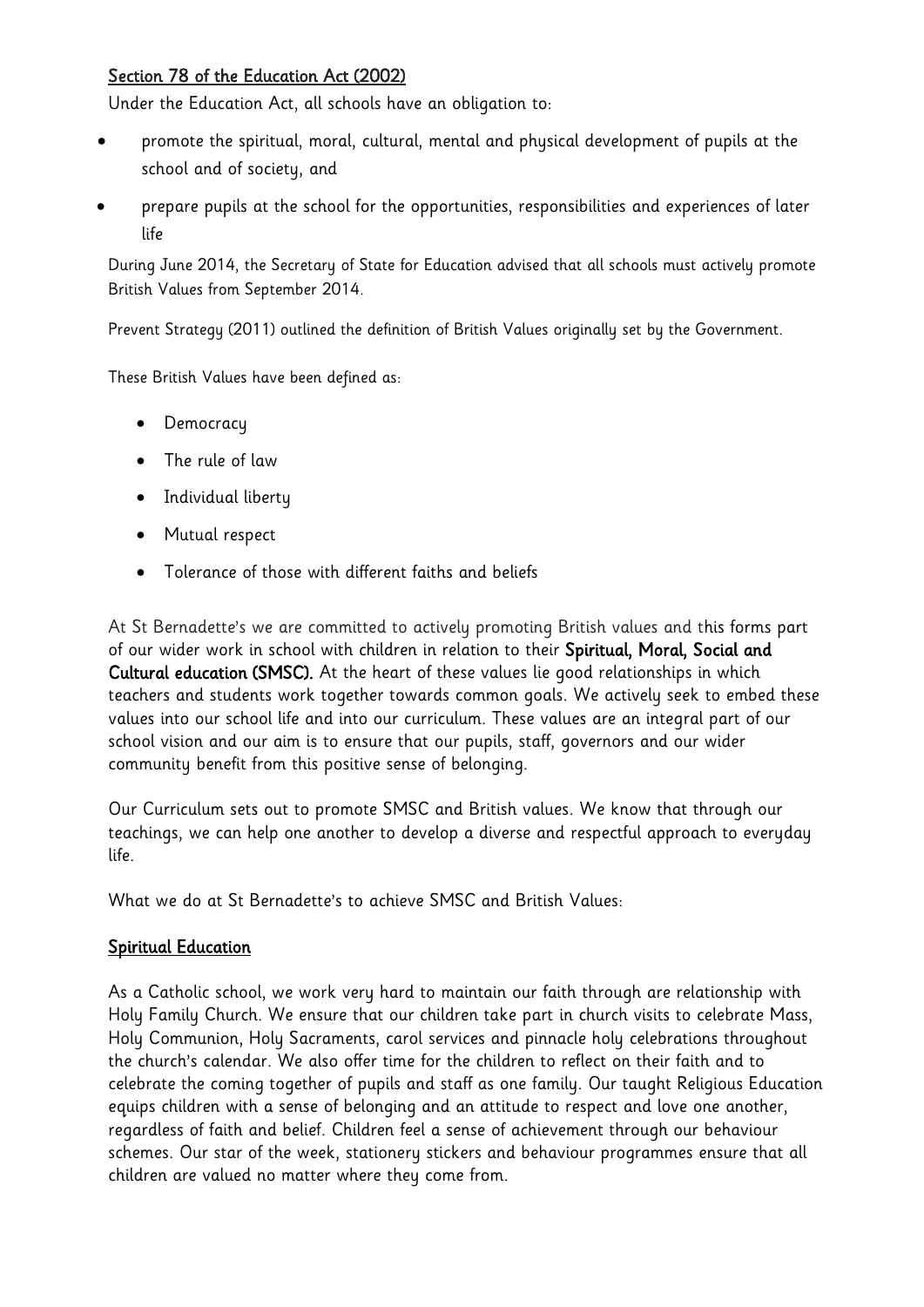#### **Moral Education**

The children at St Bernadette's have a clear understanding of right from wrong. This is reinforced through our excellent behaviour strategies at school. We deal with unacceptable behaviour appropriately and we aim to celebrate good behaviour through our reward schemes. Our stationary stickers, lunchtime behaviour certificates and child of the week schemes ensure that children are encouraged to be happy, positive learners. We delegate jobs to our Year 6 children which include; Year band prefects, collecting and delivering fruit and milk, helping to deliver photocopying to teachers and being buddies to our younger children. Our children are encouraged to share their views and opinions with the school council and demonstrate an understanding of moral and ethical issues.

#### Social Education

The school is surrounded by a supportive and social multi-cultural community. Our children are encouraged to use a range of social skills in different contexts, through the provision of numerous clubs, events, trips and inter-school events for example for maths and sports. Each class has a prefect who may join them on the playground to ensure good behaviour is being modelled and met. We are proud of our children taking their positive values into the playground and being able to integrate and play successfully.

#### Cultural Education

Being a multi-cultural school, we encourage our staff and teachers to celebrate culture and be accepting of our school family and wider community. Our children actively participate in an impressive range of artistic, musical, sporting and cultural opportunities. The children's achievements within these areas are always celebrated through our weekly assemblies, school website announcements, letters home to parents and through our fortnightly newsletters. We give our children the chance to play the drums, guitar, violin, flute and join our afterschool clubs. Our clubs are run by the staff at school or through our external sporting agencies.

#### British Values

At St Bernadette's, we know that we actively promote the fundamental British values of:

|                  | If To understand and respect the democratic  | Our School Council is open to children from          |
|------------------|----------------------------------------------|------------------------------------------------------|
|                  | process                                      | Year 1-6. We come together to share ideas,           |
|                  | □ To understand how they can influence       | concerns from pupils, school improvement and to      |
|                  | decision making through a democratic process | ensure that the school is doing its bit for the      |
|                  | Il To understand how to argue and defend a   | community. We offer the chance for pupils to vote,   |
|                  | point of view                                | take part in trips to the council house and          |
|                  | I To understand the importance of team work  | Parliament. We learn to be respectful of each        |
|                  |                                              | other's views and opinions and encourage shared      |
|                  |                                              | thinking, listening, debate and discussion. Our      |
|                  |                                              | History curriculum looks back at previous wars       |
|                  |                                              | fought by the British and how we came to defend      |
| <b>Democracy</b> |                                              | ourselves and stand together as a nation. We share   |
|                  |                                              | our lesson aims with the children and ask them to    |
|                  |                                              | self-assess and share their ideas and understandings |
|                  |                                              | towards their topics.                                |
|                  |                                              |                                                      |
|                  |                                              |                                                      |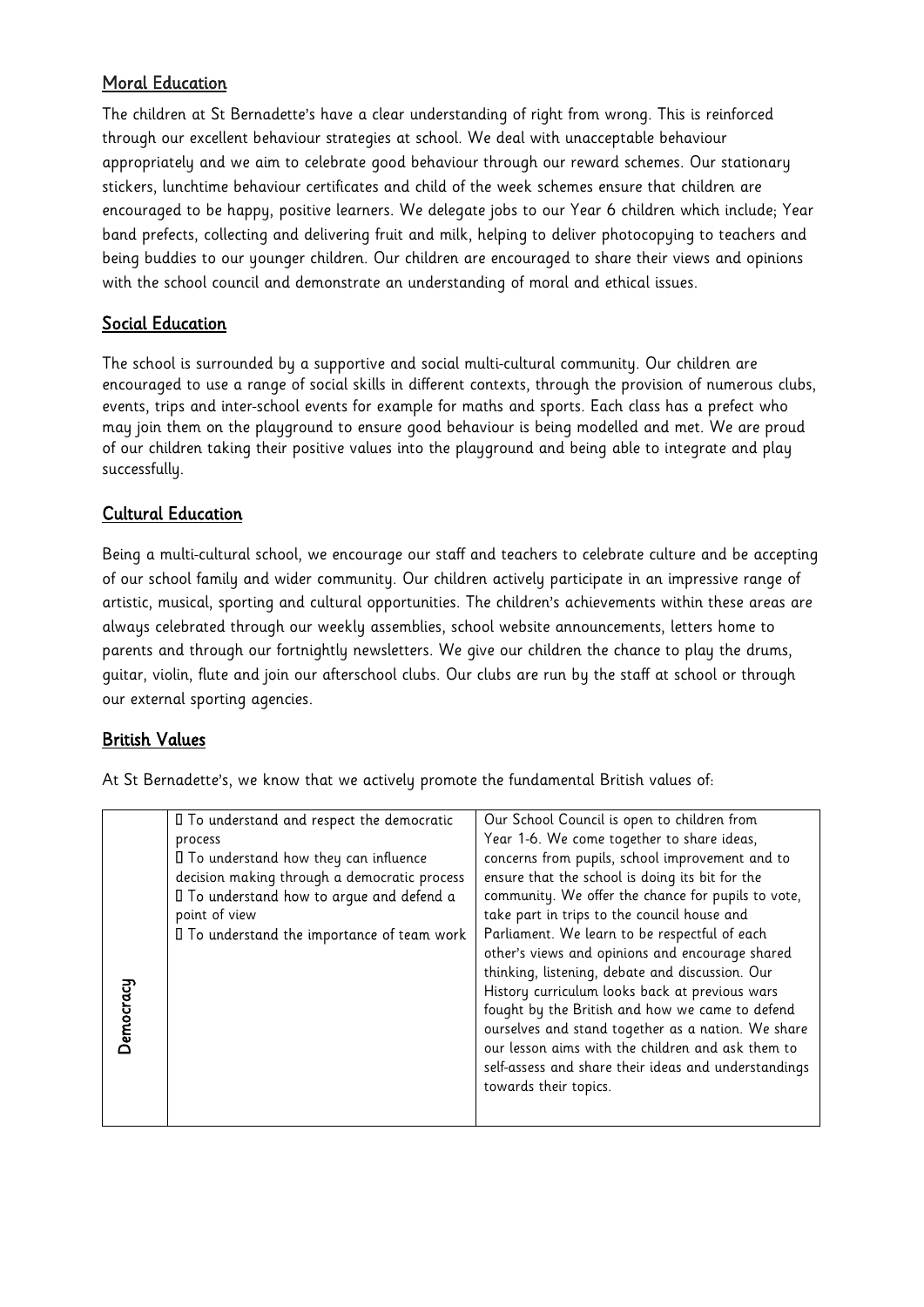| The rule of law                                                    | I Ability to recognise the difference between right<br>and wrong and apply this to their own lives<br>Il Ability to accept responsibility for their<br>behaviour<br>I To understand the consequences of their<br>behaviour and actions<br>Ⅱ Ability to resolve conflict<br>Understand how they can contribute positively to<br>the lives of those living and working in the<br>locality and society more widely<br>Il To understand that living under the rule of law<br>protects them and is essential for their well-being<br>and safety                                                                                                                                                                                                                                                                                                                                                                                                                             | The children take part in the Jigsaw PSHE<br>programme and learn about how to manage their<br>behaviour, views and future life. There is plenty<br>of time for circle time reflection where we talk<br>about good and bad behaviours. We regularly<br>discuss and promote our school rules and make<br>sure that they are adhered to by our children and<br>parents. We invite professionals to come in, such<br>as the police to inform our children about good<br>behaviour and safety first. Our behaviour policy<br>addresses how we respect law and encourage our<br>children to do the same.                                                                                                                                                                                                                                                                                                                                                                                                                                                                                                                                                                                                                                                                                                                          |
|--------------------------------------------------------------------|------------------------------------------------------------------------------------------------------------------------------------------------------------------------------------------------------------------------------------------------------------------------------------------------------------------------------------------------------------------------------------------------------------------------------------------------------------------------------------------------------------------------------------------------------------------------------------------------------------------------------------------------------------------------------------------------------------------------------------------------------------------------------------------------------------------------------------------------------------------------------------------------------------------------------------------------------------------------|-----------------------------------------------------------------------------------------------------------------------------------------------------------------------------------------------------------------------------------------------------------------------------------------------------------------------------------------------------------------------------------------------------------------------------------------------------------------------------------------------------------------------------------------------------------------------------------------------------------------------------------------------------------------------------------------------------------------------------------------------------------------------------------------------------------------------------------------------------------------------------------------------------------------------------------------------------------------------------------------------------------------------------------------------------------------------------------------------------------------------------------------------------------------------------------------------------------------------------------------------------------------------------------------------------------------------------|
| Individual liberty                                                 | Il To understand rights and responsibilities                                                                                                                                                                                                                                                                                                                                                                                                                                                                                                                                                                                                                                                                                                                                                                                                                                                                                                                           | Children learn about liberty in their curriculum<br>topics. We encourage our children to make<br>decisions, knowing that they will be safe and<br>supported in their environment. Children know<br>their rights through our school rules and from<br>responses from their peers in the school council.<br>Our children know and understand their<br>responsibility of coming to school and working<br>hard, always maintaining a positive and 'can do'<br>attitude. We are very aware of computer safety<br>and our E-safety policy and online safety topics<br>address the need to protect our children and help<br>them to understand the dangers online.<br>We give children the right to show their teachers<br>how they feel they are progressing in their lessons<br>and setting their own personal targets for<br>achievement.                                                                                                                                                                                                                                                                                                                                                                                                                                                                                       |
| Mutual respect/tolerance of those with different<br>faiths/beliefs | I Reflective about their own beliefs, religious or<br>otherwise that inform their interest in and respect<br>for different people's faiths, feelings and values<br>Il Reflective about their own experiences<br>I Interest in investigating and offering reasoned<br>views about moral and ethical issues and being<br>able to understand and appreciate the viewpoints<br>of others<br>I Use a range of social skills in different contexts,<br>including working and socialising with pupils from<br>different religions, ethnic and socio-economic<br>backgrounds<br>Il Participate in a variety of communities and<br>social settings, cooperating well with others<br>I Understanding and appreciation of the range of<br>different cultures within school and further afield<br>as an essential part of their preparation for life in<br>modern Britain<br>I Understand, accept, respect and celebrate<br>diversity as shown by their tolerance and<br>attitudes | Children learn about respect and tolerance in<br>their topics. Our children love celebrating<br>International week each year. This gives children<br>the chance to learn about similarities and<br>differences between themselves and others and<br>learn to be respectful of world history,<br>irrespective of different beliefs and faiths. Many<br>different cultures are explored and our children<br>love learning about new countries and their<br>inhabitants. We invite visitors into school to<br>share their stories, history and their place in<br>society today.<br>We value our local community links and children<br>annually visit a many places of worship. The<br>children, each year, visit at least one place of<br>worship. This has been timetabled so that<br>children will visit a place of worship for each<br>major religion by the time they leave our school.<br>Our school celebrates and recognises many faith<br>festivals and we encourage children and parents<br>from a range of faith and cultural backgrounds to<br>share experiences and knowledge with our<br>children.<br>During PSHE we encourage our children to<br>support the local community and help to create<br>food banks, community dinners and keep our<br>school safe and clean for ourselves and our<br>extended family. |